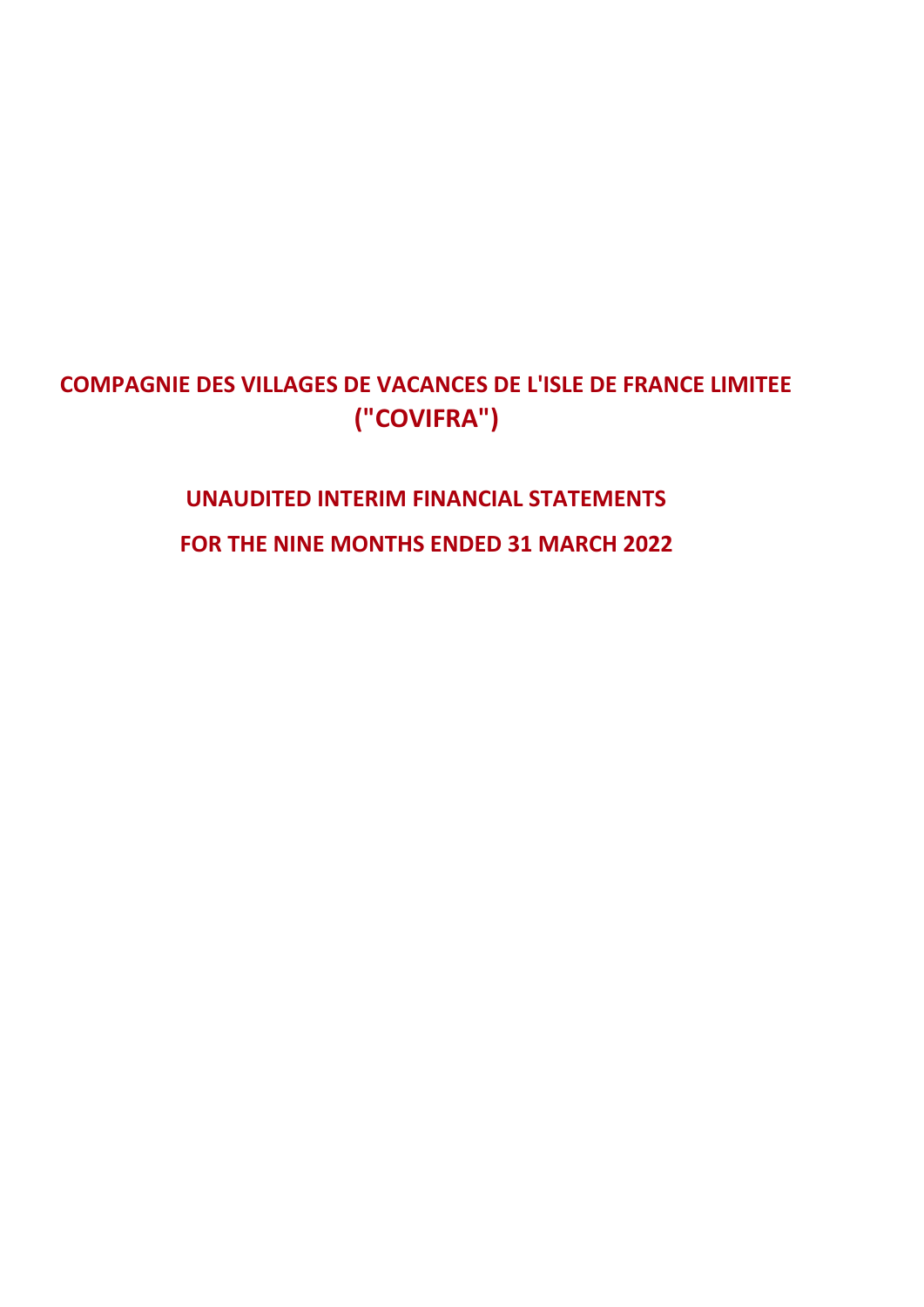### **CONDENSED STATEMENT OF FINANCIAL POSITION AS AT 31 MARCH 2022**

|                                     | 31-Mar-2022 | 30-Jun-2021 |
|-------------------------------------|-------------|-------------|
| <b>ASSETS</b>                       | <b>EUR</b>  | <b>EUR</b>  |
| <b>Non-Current Asset</b>            |             |             |
| <b>Investment Property</b>          | 99,547,456  | 99,547,456  |
| <b>Current Assets</b>               |             |             |
| <b>Trade Receivables</b>            |             | 971         |
| Other Receivables and Prepayments   | 97,002      | 112,700     |
| <b>Tax Asset Receivable</b>         | 173,030     |             |
| Cash and Cash Equivalents           | 1,806,627   | 486,008     |
|                                     | 2,076,659   | 599,679     |
| <b>Total Assets</b>                 | 101,624,115 | 100,147,135 |
| <b>EQUITY AND LIABILITIES</b>       |             |             |
| <b>Capital and reserves</b>         |             |             |
| <b>Stated Capital</b>               | 23,413,337  | 23,413,337  |
| <b>Retained Earnings</b>            | 11,471,713  | 9,910,310   |
| <b>Total Equity</b>                 | 34,885,050  | 33,323,647  |
| <b>Non-Current Liabilities</b>      |             |             |
| <b>Borrowings</b>                   | 53,465,167  | 53,514,000  |
| <b>Other Payables</b>               | 3,594,952   | 3,521,889   |
| Deferred Tax Liability              | 6,352,658   | 6,030,538   |
|                                     | 63,412,777  | 63,066,427  |
| <b>Current Liabilities</b>          |             |             |
| <b>Other Payables</b>               | 1,093,603   | 1,517,094   |
| Dividend Payable                    | 38,402      | 37,440      |
| <b>Borrowings</b>                   | 2,194,283   | 2,202,527   |
|                                     | 3,326,288   | 3,757,061   |
| <b>Total Equity and Liabilities</b> | 101,624,115 | 100,147,135 |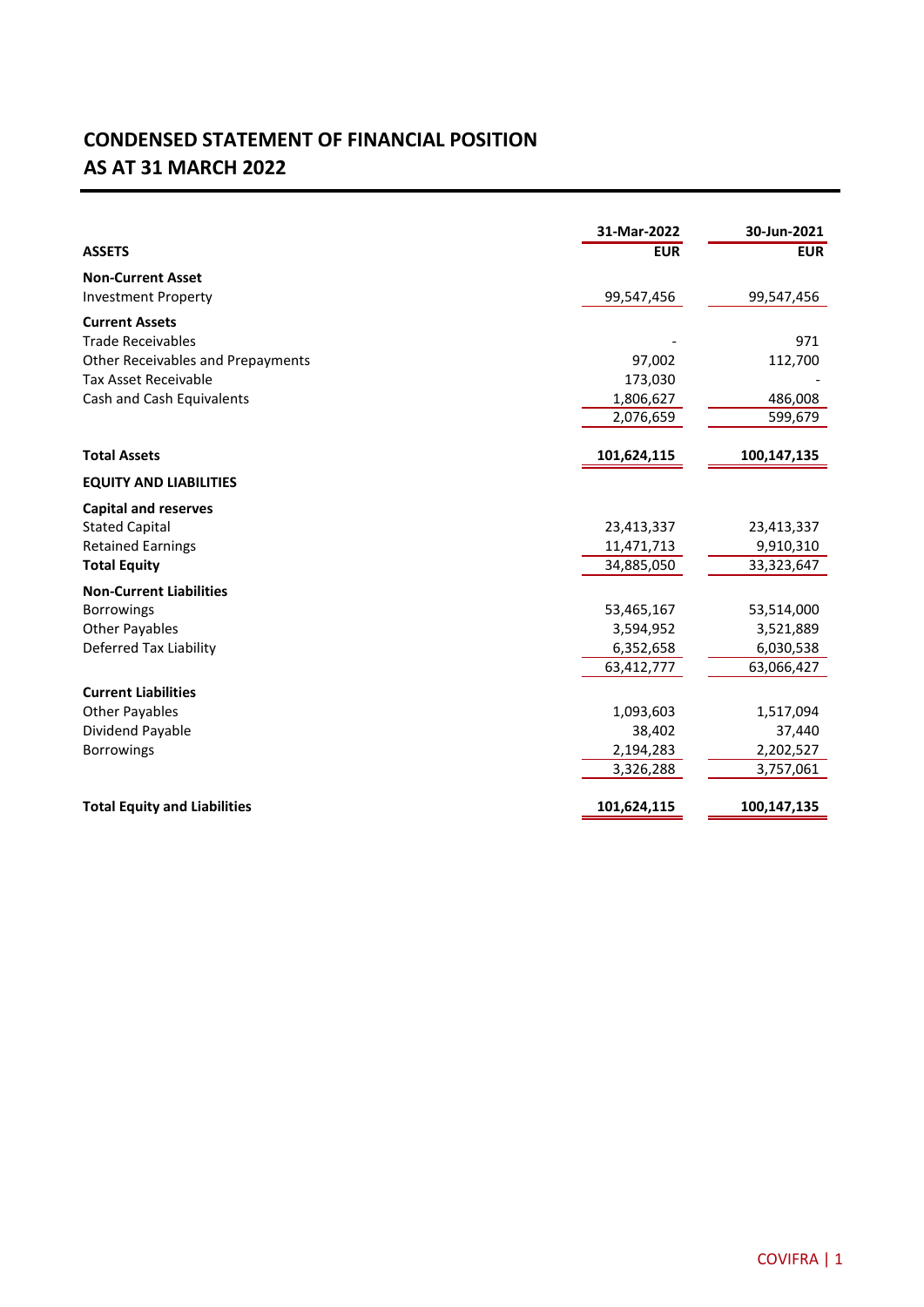#### **CONDENSED STATEMENT OF PROFIT OR LOSS AND OTHER COMPREHENSIVE INCOME FOR THE NINE MONTHS ENDED 31 MARCH 2022**

|                                                             | 3 months to<br>31-Mar-2022 | 3 months to<br>31-Mar-2021<br><b>EUR</b> | 9 months to<br>31-Mar-2022 | 9 months to<br>31-Mar-2021 |
|-------------------------------------------------------------|----------------------------|------------------------------------------|----------------------------|----------------------------|
|                                                             | <b>EUR</b>                 |                                          | <b>EUR</b>                 | <b>EUR</b>                 |
| Revenue                                                     | 1,969,483                  |                                          | 3,778,803                  |                            |
| Operating expenses                                          | (84, 369)                  | (79, 678)                                | (259, 109)                 | (243, 641)                 |
| Exchange gain/(loss)                                        | 60,602                     | (173, 107)                               | (150, 257)                 | (70, 710)                  |
| Net finance costs                                           | (489, 141)                 | (468, 530)                               | (1,485,913)                | (1,431,383)                |
| Profit/(Loss) before taxation                               | 1,456,575                  | (721, 315)                               | 1,883,524                  | (1,745,734)                |
| (Income tax charge)/Income tax credit                       | (210,728)                  | 134,233                                  | (322, 121)                 | 278,766                    |
| <b>Profit/(Loss) For The Period</b>                         | 1,245,847                  | (587,082)                                | 1,561,403                  | (1,466,968)                |
| Other Comprehensive Income                                  |                            |                                          |                            |                            |
| <b>Total Comprehensive Income For The Period</b>            | 1,245,847                  | (587, 082)                               | 1,561,403                  | (1,466,968)                |
|                                                             |                            |                                          |                            |                            |
| PROFIT/(LOSS) PER SHARE<br><b>NUMBER OF ORDINARY SHARES</b> | EUR 0.0183<br>67,932,000   | EUR (0.0086)<br>67,932,000               | EUR 0.0230<br>67,932,000   | EUR (0.0216)<br>67,932,000 |
|                                                             |                            |                                          |                            |                            |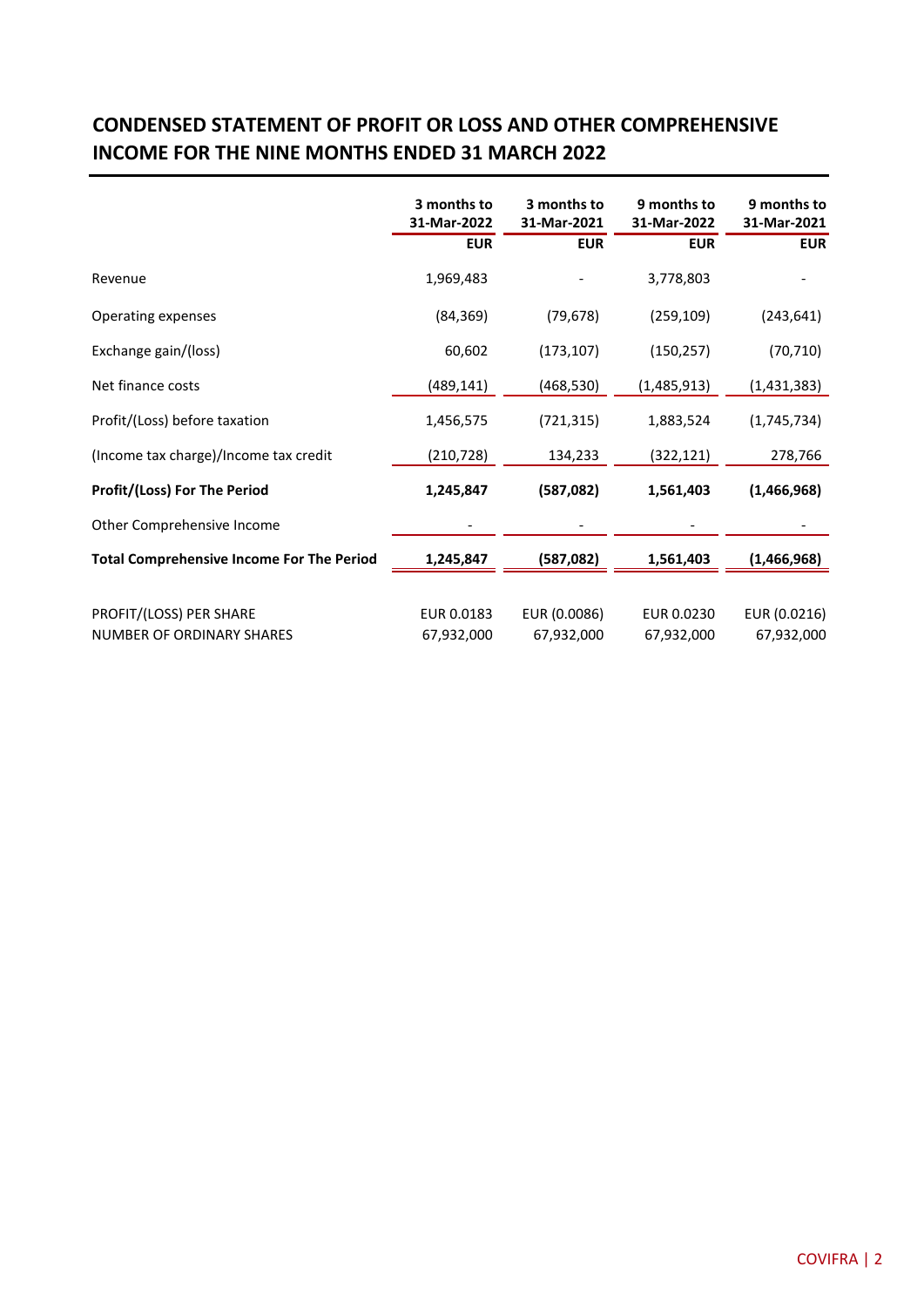#### **CONDENSED STATEMENT OF CHANGES IN EQUITY FOR THE NINE MONTHS ENDED 31 MARCH 2022**

|                          |                       | <b>Retained</b> |             |
|--------------------------|-----------------------|-----------------|-------------|
|                          | <b>Stated Capital</b> | <b>Earnings</b> | Total       |
|                          | <b>EUR</b>            | <b>EUR</b>      | <b>EUR</b>  |
| Balance at 1 July 2021   | 23,413,337            | 9,910,310       | 33,323,647  |
| Profit for the Period    |                       | 1,561,403       | 1,561,403   |
| Balance at 31 March 2022 | 23,413,337            | 11,471,713      | 34,885,050  |
|                          |                       |                 |             |
| Balance at 1 July 2020   | 23,413,337            | 11,377,661      | 34,790,998  |
| Loss for the Period      |                       | (1,466,968)     | (1,466,968) |
| Balance at 31 March 2021 | 23,413,337            | 9.910.693       | 33,324,030  |
|                          |                       |                 |             |
| Balance at 1 July 2020   | 23,413,337            | 11,377,661      | 34,790,998  |
| Loss for the Year        |                       | (1,467,351)     | (1,467,351) |
| Balance at 30 June 2021  | 23,413,337            | 9,910,310       | 33,323,647  |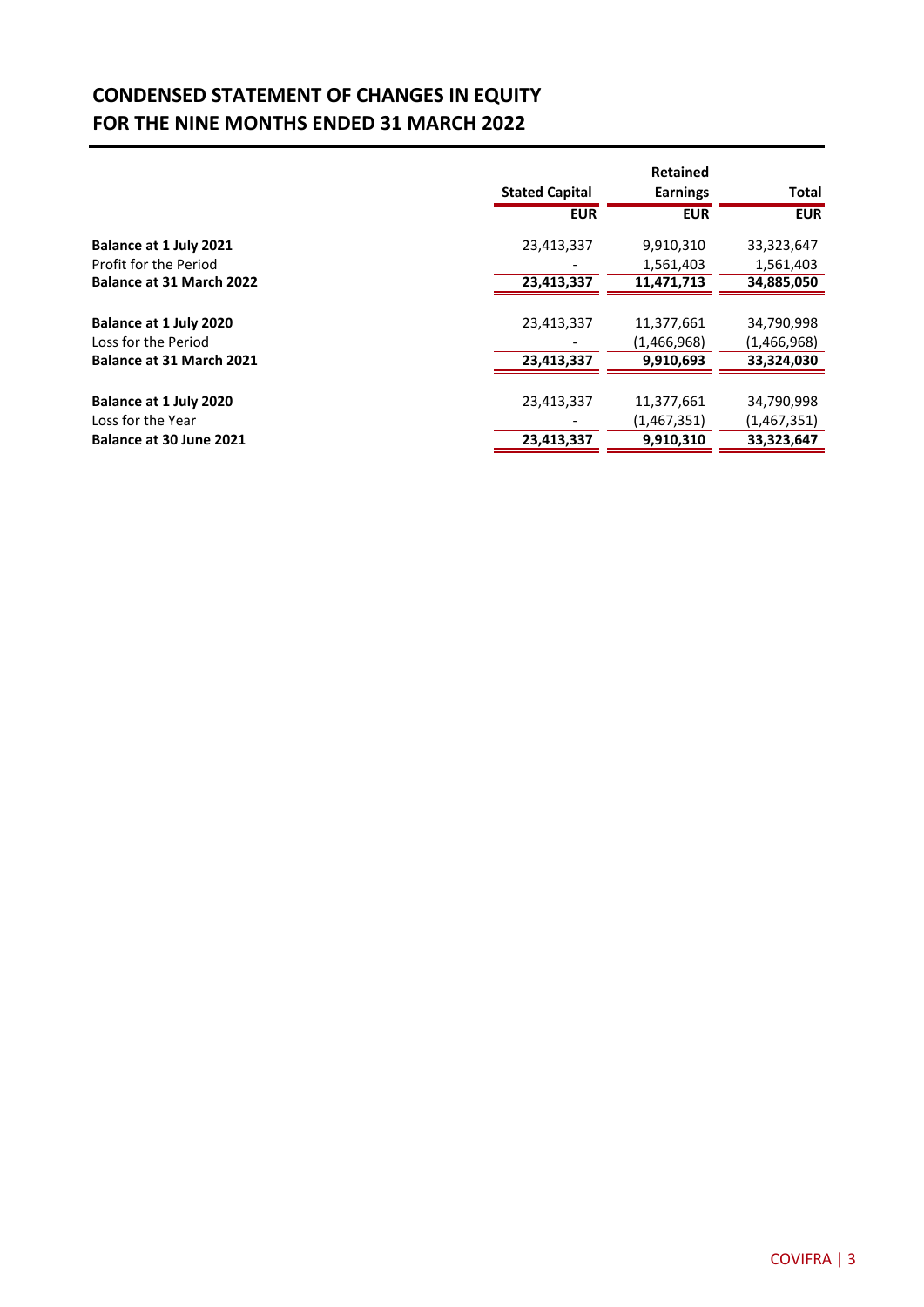#### **CONDENSED STATEMENT OF CASH FLOWS FOR THE NINE MONTHS ENDED 31 MARCH 2022**

|                                                          | 9 months to<br>31-Mar-2022 | 9 months to<br>31-Mar-2021 |
|----------------------------------------------------------|----------------------------|----------------------------|
|                                                          | <b>EUR</b>                 | <b>EUR</b>                 |
| NET CASH GENERATED FROM OPERATING ACTIVITIES             | 2,617,963                  | 282,127                    |
| NET CASH USED IN INVESTING ACTIVITIES                    |                            | (101, 523)                 |
| NET CASH USED IN FINANCING ACTIVITIES                    | (1,313,578)                | (807, 680)                 |
| NET INCREASE/(DECREASE) IN CASH & CASH EQUIVALENTS       | 1,304,385                  | (627,076)                  |
| CASH AND CASH EQUIVALENTS AT THE BEGINNING OF THE PERIOD | 486,008                    | 633,481                    |
| EFFECT OF FOREIGN EXCHANGE DIFFERENCES                   | 16,234                     |                            |
| CASH AND CASH EQUIVALENTS AT THE END OF THE PERIOD       | 1,806,627                  | 6,405                      |